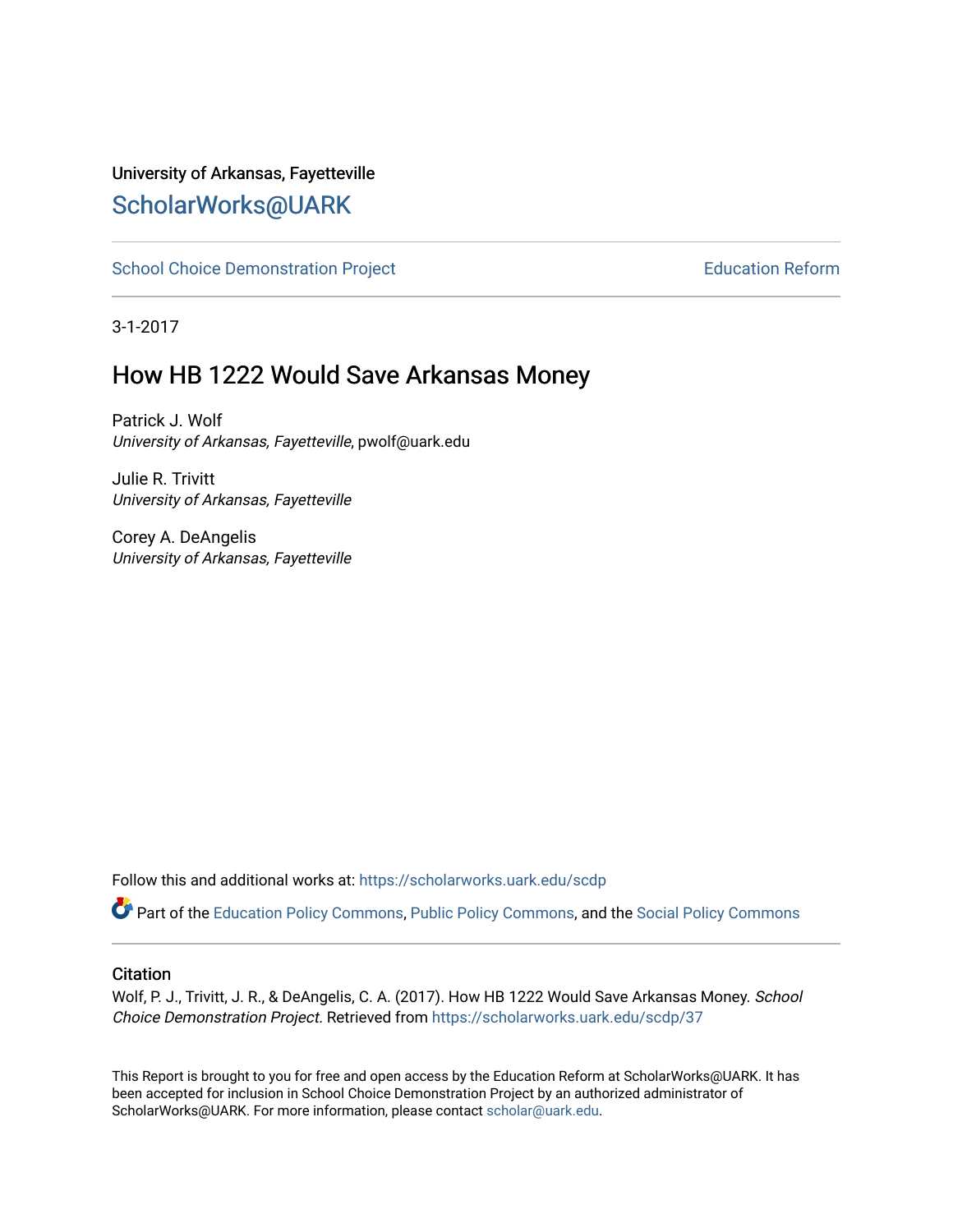## **How HB 1222 Would Save Arkansas Money**

Private school choice programs have a positive fiscal impact on states because the amount of state money spent on a child in the program, or the amount of state revenue foregone in the case of tax-credit funding, is less than the state would pay if the student attended a public school. Two complicating factors are the number of private or homeschool students who participate and the "phantom funding" of public school students based on previous year enrollment. Private or homeschool students are new obligations for the state. Phantom funding means the state has to pay for a student in both the program and the public school they left the first year after they leave public school. HB 1222 as amended minimizes the number of private or homeschool students who will participate, especially in the early years, by prioritizing funding students with incomes that qualify for the federal lunch program and mandating a ratio of at least two public school students for every nonpublic school student. The bill also lessens the impact of phantom funding by relying on private charitable donations, and not state-issued tax credits, to fund the first cohort of students in FY 2018. The tax credit value of 65% ensures that the state loses only 65 cents in revenue for every dollar in education funding it receives through the program. Here is how it will work under the mandated scenario of 67% of participants transferring from public to private school and 33% already in private or home school, with dollar amounts indicating the effect of each student on increasing (**green)** or decreasing (**red**) state revenue.



## **Expected Scenario: FY 2018**

Net Effect: **\$0** benefit/loss from 3 students using ESAs

#### Net Effect: **\$0 benefit/loss from 1505 students using ESAs**

- Private charitable contributions pay for the ESAs of participating students while the state is temporarily "phantom funding" those who switched from public schools.
- Since no state tax credits are issued to individuals or corporations during FY 2018, there cannot be any revenue loss to the state during initial implementation.